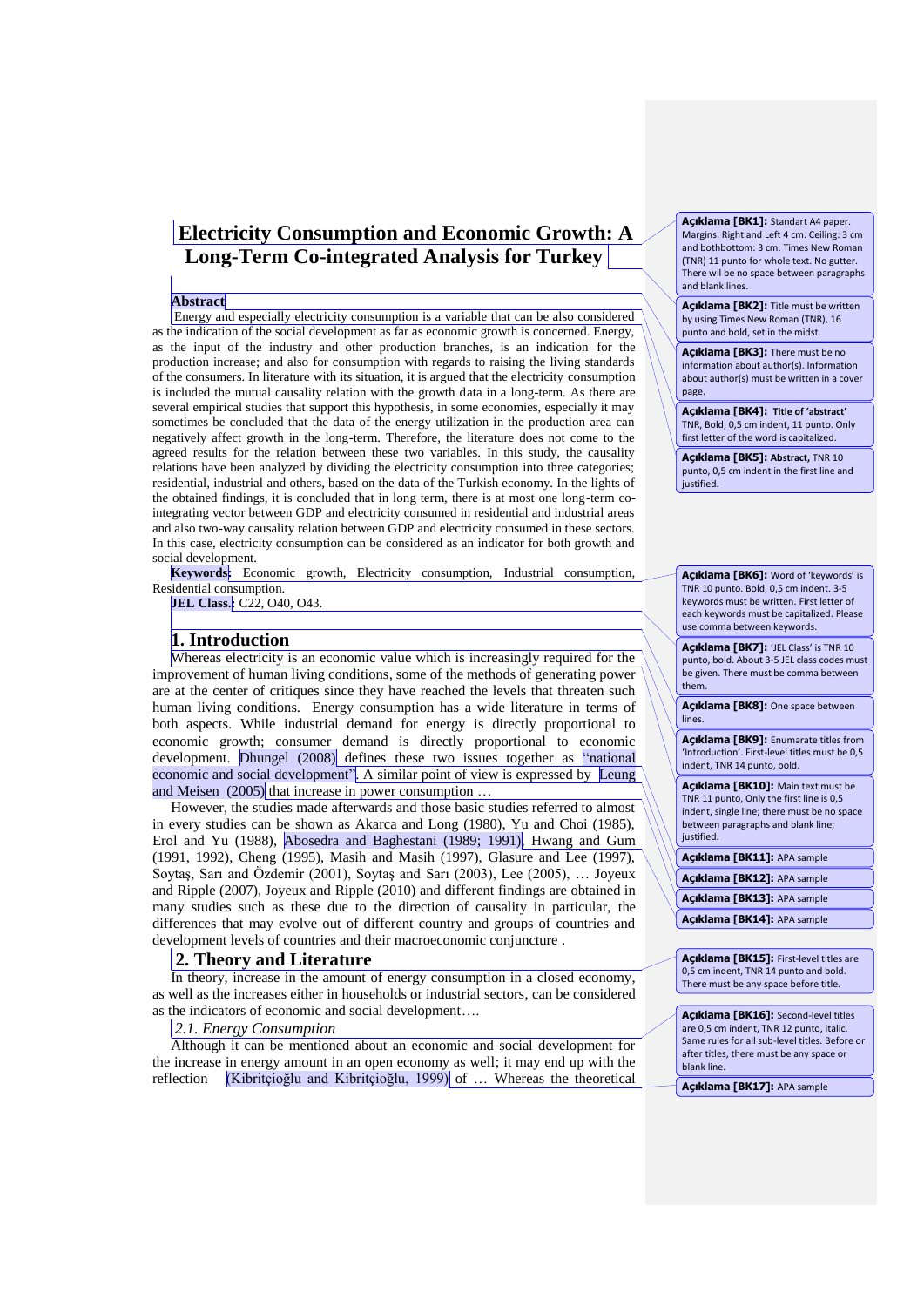relation between growth and energy consumption involves a linear relation especially in neo-classical economy (Hamilton, 1983; Burbridge and Harisson 1984; Ghali and Sakka, 2004); the point of view which deals with energy as the most efficient factor on growth and refers to it as biophysics considers labor and capital as collateral factors. Such point of view deals with economy as a subthermodynamic system (Cleveland et al., Aytaç, 2010 narrating from 1984).

**3. Data Set and Method**

Based on the data of Turkish Economy, Although it is …

#### **4. Findings**

Unit root analyses for the series are executed thereby using three different tests. It is initially carried out for Additional Dickey-Fuller (ADF) Test. … Results are indicated in Table-1.

| <b>TABLE 1: ADF, PP and KPSS Unit Root Test Results</b> |  |
|---------------------------------------------------------|--|
|---------------------------------------------------------|--|

|             | GDP(0)        | GDP(1)        | resident(0)   | resident $(1)$ | industry $(0)$ | industry(0)   |
|-------------|---------------|---------------|---------------|----------------|----------------|---------------|
|             | 2,979738      | $-5,654487$   | 0.987704      | $-5,894409$    | $-2,0555337$   | $-2,429787$   |
|             | $(-1,948886)$ | (1,949097)    | $(-1,948886)$ | $(-1,949097)$  | $(-1,948886)$  | $(-1,949609)$ |
| <b>ADF</b>  | 1,553112      | $-6,505076$   | $-1,706041$   | $-6,004486$    | 0,048548       | -5,964103     |
| Test        | $(-2,933158)$ | $(-2,935001)$ | $(-2,933158)$ | $(-2,935001)$  | $(-2,933158)$  | $(-2,935001)$ |
|             | $-0,647342$   | -7,301912     | $-2,180316$   | $-6,032341$    | $-2,451416$    | $-5,965028$   |
|             | $(-3,520787)$ | $(-3,523623)$ | $(-3,520787)$ | $(-3,523623)$  | $(-3,520787)$  | $(-3,523623)$ |
|             | 3,544457      | $-5,860955$   | 0,968976      | $-5,881088$    | $-2,0533552$   | $-5,548644$   |
|             | $(-1,948886)$ | $(-1,949097)$ | $(-1,948886)$ | $(-1,949097)$  | $(-1,948886)$  | $(-1,949097)$ |
| PP          | 1,939396      | $-6,535308$   | $-1,706041$   | $-6,004486$    | 0,102907       | -5,953762     |
| Test        | $(-2,933158)$ | $(-2,935001)$ | $(-2,933158)$ | $(-2,935001)$  | $(-2,933158)$  | $(-2,935001)$ |
|             | $-0,533400$   | $-7,320672$   | $-2,322447$   | $-6,032717$    | $-2,433009$    | $-5,951890$   |
|             | $(-3,520787)$ | $(-3,523623)$ | $(-3,520787)$ | $(-3,523623)$  | $(-3,520787)$  | $(-3,523623)$ |
| <b>KPSS</b> | 0,689160      | 0,455716      | 0,737722      | 0,114703       | 0,755769       | 0,260740      |
|             | (0,463000)    | (0,463000)    | (0,463000)    | (0,463000)     | (0,463000)     | (0,463000)    |
|             | 0,190231      | 0,073973      | 0,085944      | 0,042989       | 0,154820       | 0,168131      |
|             | (0,146000)    | (0,146000)    | (0,146000)    | (0,146000)     | (0,146000)     | (0,146000)    |

**Notes:** First lines for ADF and PP are unstable-without trend; Dark colored values are stable; values in italics are stable-trended results. All values in the parenthesis Show critical values in 5 %

As a result of tests performed for each three series, although they include unit root as of their levels, series become stationary as a consequence of taking their first difference. All three levels become stationary at the same level. This situation indicates that series are integrated at I(1) level. Therefore, prerequisite is ensured for investigation of whether or not there is co-integration and long term relation between them. Lag length is calculated for LR, FPE, AIC, SC, and HQ criteria and 1 lag length is obtained to be the proper lag.

In order to determine long term relations of variables, two-staged Eangle-Granger (1987) co-integration test is performed. In first step, regression equations are constructed between variable pairs which are assumed to be related in long term. In second step, ADF, PP and KPSS unit root tests are performed for error terms of regressions and it is anticipated that level of value of error term series are stationary at  $[I(0)]...$ 

**Açıklama [BK18]:** APA sample

**Açıklama [BK19]:** APA sample

**Açıklama [BK20]:** All tables must be enumarated sequentally.

**Açıklama [BK21]:** Word of 'TABLE' is TNR 10 punto and bold. All letters are capitalized. Title of table is TNR 10 punto, italic. Only the first letters are capital. Title and the number of the table are left aligned. Values of table are TNR 10 punto and normal. But as given sample of table, if there are a lot of values, it will be better to use bold or italic number in some lines to ease it for readers. It is up to the writers to make it easier or not for the readers. Vertical and horizontal columns must be bold (for example the statement of 'ADF Test' and 'GDP(1) in the sample of table.) The statement of 'Notes' at the bottom of the table is TNR 10 punto and bold. All other explanations must be TNR 10 punto and written by normal writing rules. If the table is prepared by normal values, not test results, it must be written in the bottom of table with the statement of 'Explanations'.

**Açıklama [BK22]:** A blank line after table.

**Açıklama [BK23]:** A blank line before and after the graph.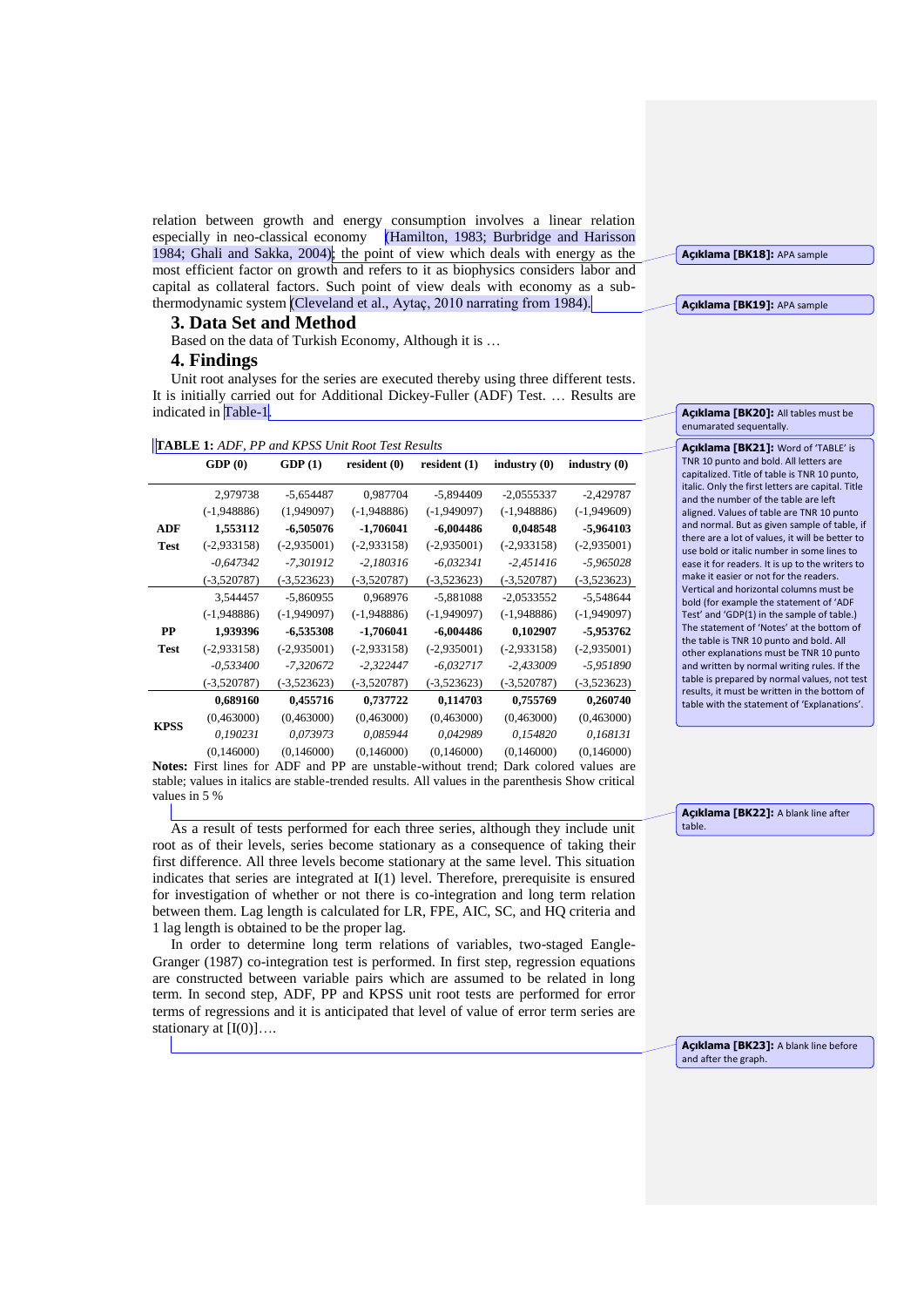

When Trace and Max-Eigenvalue statistics are analyzed, "There is cointegration" hypothesis will be true as long as such statistics are higher than 0.05 of significance level….



**GRAPH 2:** *Average Growth Rates*

When Trace and Max-Eigenvalue statistics are analyzed, "There is co-integration" hypothesis will be true as long as such statistics are higher than 0.05 of significance level.

$$
\Delta Y_{t} = \beta_{1} + \beta_{2}t + \beta_{3}Y_{t-1} + \alpha_{i}\sum_{i=1}^{m} \Delta Y_{t-i} + u_{t}
$$
\n(3)

When Trace and Max-Eigenvalue statistics are analyzed, "There is cointegration" hypothesis...

### **5. Conclusion**

By the analyses carried out thereby using annual data that belong ...

**References**

**Açıklama [BK24]:** All graphs must be enumarated sequentally. The statement of 'Graph' and number are TNR 10 punto, bold and set in the midst. Title is italic and TNR 10 punto. Only the first letter is uppercase.

**Açıklama [BK25]:** A blank line before and after graphs**.**

**Açıklama [BK26]:** Enumarate the equations sequentally. Equations must be 0,5 indent and prepared by using 'Word equation organizer'. Dimension of equation must be 9 nk. Number of equation must be written right aligned and in a parenthesis. It must not be spaced out before and after equation.

**Açıklama [BK27]:** Before preparation of references, please space out a line.

**Açıklama [BK28]:** TNR 14 punto, bold, 0,5 cm indent, and only the first letter is uppercase. Attention to the chosen samples of APA, please. Reference must start by using no indent and the countinuing line of reference must be 0,5 indent. References are TNR 10 punto. One line and do not space out between lines.